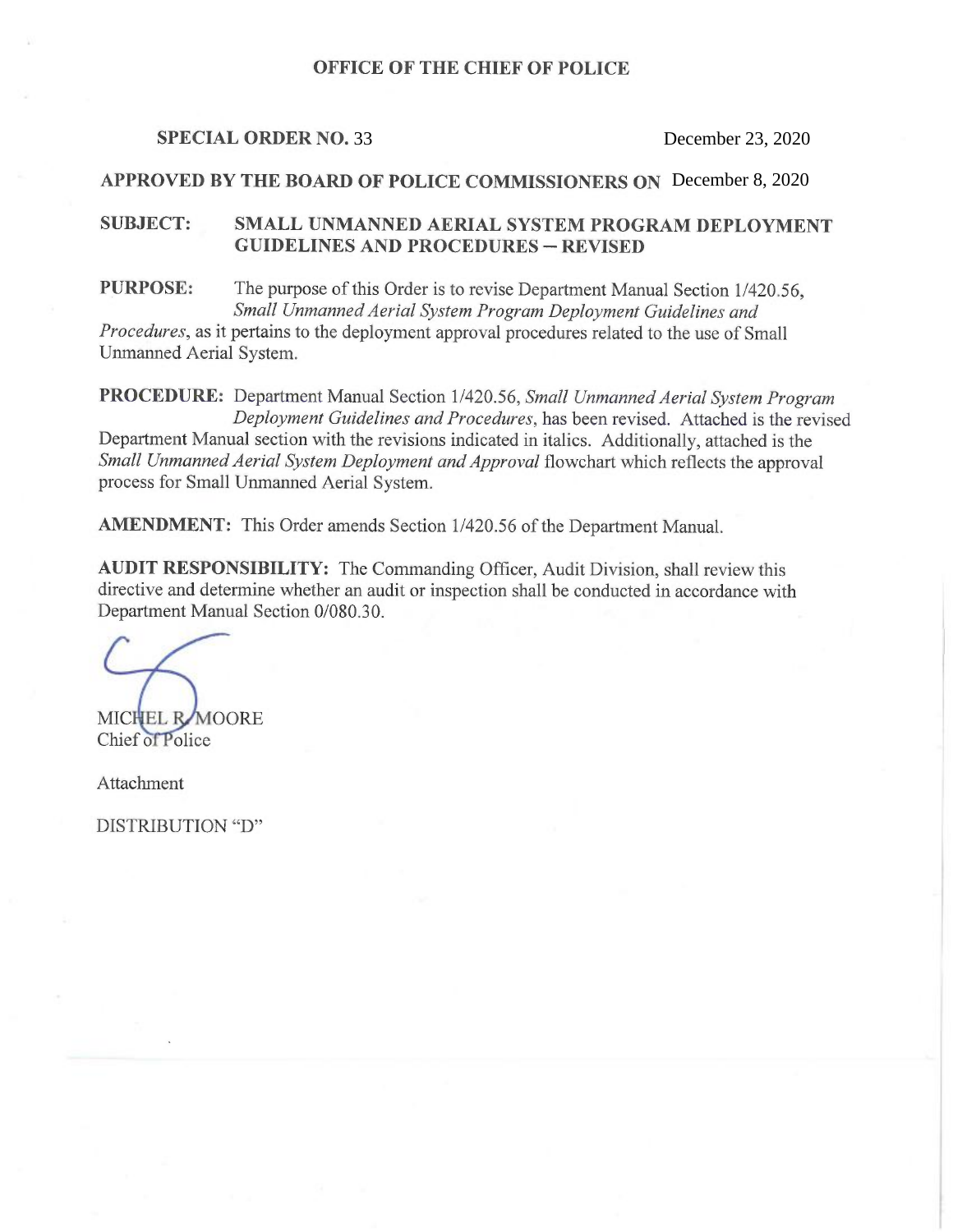420.56 SMALL UNMANNED AERIAL SYSTEM PROGRAM DEPLOYMENT GUIDELINES AND PROCEDURES. Public safety agencies throughout the United States have used Small Unmanned Aerial System (sUAS) to provide critical real-time information and situational awareness during volatile and life-threatening incidents. For example, law enforcement agencies have successfully used sUAS to detect explosives, assess hazardous materials incidents, respond to major disasters, assist with hostage rescues, respond to armed and barricaded suspect calls, and find survivors during search and rescue operations.

The deployment of an sUAS will enhance the Department's ability to protect and serve the public. It can be effective as a de-escalation tool in preservation of life situations, to identify suspect locations that otherwise would be inaccessible without the introduction of an armed officer or K9, and to locate victims in active shooter or mass casualty incidents thus increasing the ability to render assistance more quickly - all of which represent strategic operational goals consistent with the Department's guiding principle of reverence for human life.

The Department conducted an extensive review of existing sUAS policies, procedures and legal restrictions to develop guidelines and procedures that reflect sensitivity to community concerns and privacy interests. The Department remains steadfastly committed to protecting the community and ensuring public safety by adhering to the law and building public trust. Accordingly, this program will be strictly controlled and monitored with appropriate oversight by the Board of Police Commissioners and its Office of the Inspector General.

#### Definitions:

Small Unmanned Aerial System (sUAS) refers to aremotely-operated, lightweight aircraft and its associated components.

The Special Weapons and Tactics (SWAT) is a highly trained and specialized cadre of Department personnel under the command of Metropolitan Division. Special Weapons and Tactics personnel respond to high-risk tactical incidents including hostage situations, active shooter incidents, and counter-terrorism operations, and are trained to operate specialized equipment and technology to safely resolve incidents.

The Hazardous Devices and Materials Section (HDMS) is a highly trained and specialized cadre of Department personnel under the command of Emergency Services Division. Hazardous Devices and Materials Section is comprised of personnel assigned to the Bomb Squad and the Hazardous Materials Unit. Bomb Squad personnel respond to incidents involving suspected destructive devices in order to remove them or render them safe. Hazardous Materials Unit personnel respond to incidents involving chemical, biological, radiological and nuclear devices, including those that are defined as Weapons of Mass Destruction.

The Multi-Disciplinary Collision Investigation Team (MCIT) is responsible for handling all traffic collisions that involve City of Los Angeles property, which result in serious bodily injury or death and that will likely result in significant liability for the City of Los Angeles.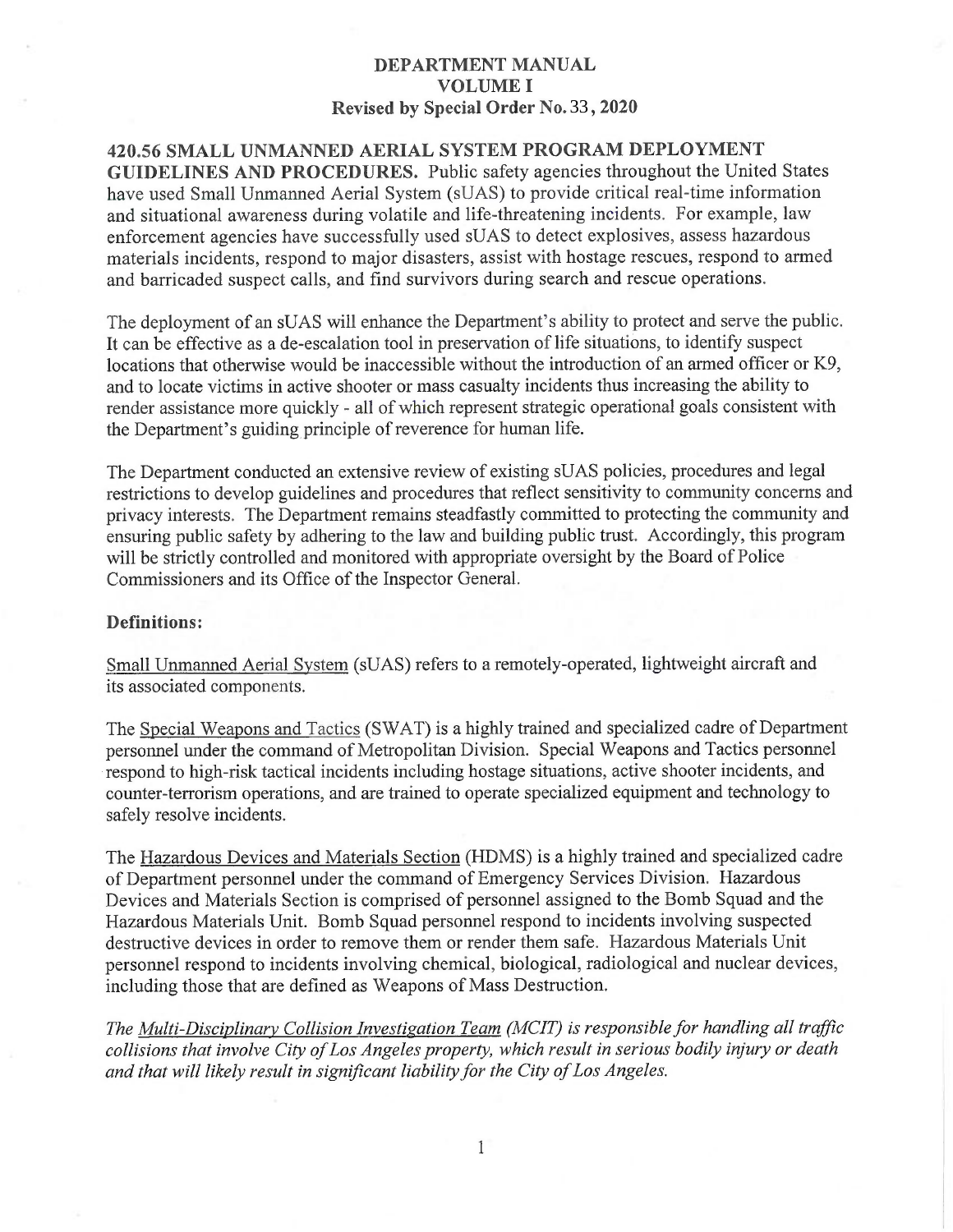<sup>T</sup>he Program Manager is a supervisor assigned to Air Support Division (ASD) responsible for <sup>e</sup>nsuring compliance with laws and regulations, acquiring Federal Aviation Administration (FAA) <sup>w</sup>aivers and certificates of authorization, training of sUAS operators, and providing information and <sup>a</sup>ssessments for the evaluation of the program.

<sup>T</sup>he Small Unmanned Aerial Svstem Deployment Log is the written documentation report <sup>c</sup>ompleted by the officer-in-charge (OIC) of SWAT, HDMS, or MCIT after the approval or denial <sup>o</sup>f an sUAS at the scene of a tactical, MCIT, or HDMS incident.

The Remote Pilot in Charge (RPIC) is a specially-trained SWAT, HDMS, or MCIT officer holding <sup>a</sup> remote pilot certificate with an sUAS rating and who is responsible for the safe operation of the sUAS.

<sup>T</sup>he Office of Special Operations Commission Liaisons are two members of the Board of Police <sup>C</sup>ommissioners designated by the Commission President to review the Department's use and deployment of the sUAS.

Responsibilities. The sUAS *may only be operated by an RPIC* in coordination with the Program <sup>M</sup>anager from Air Support Division.

<sup>S</sup>pecial Weapons and Tactics, Bomb Squad, Hazardous Materials Unit, and MCIT personnel will be <sup>r</sup>esponsible for the safe operation of the sUAS during approved deployments and for documenting <sup>t</sup>he use and deployment of the aircraft.

<sup>T</sup>he Office of Special Operation's Counter-Terrorism and Special Operations Bureau (CTSOB) will be responsible for the oversight and evaluation of the sUAS Program.

Approval for Deployment. Any deployment of an sUAS shall be approved by the Bureau <sup>C</sup>ommanding Officer of the entity deploying the sUAS, or in his or her absence, the Acting <sup>C</sup>ommanding Officer of that Bureau. In addition, after deployment is approved by the responsible Bureau Commanding Officer, notification shall be made to the Director (i.e., Assistant Chief), <sup>O</sup>ffice of Special Operations, the Chief of Police, and the Office of Special Operations Commission Liaisons.

<sup>I</sup>f an incident is such that it requires the response of personnel assigned to the Bomb Squad and/or <sup>t</sup>he Hazardous Materials Unit, the Commanding Officer, Emergency Services Division, shall also <sup>r</sup>espond to the scene.

### <sup>I</sup>f an incident is such that it requires the response of personnel assigned to the MCIT, the <sup>C</sup>ommanding Officer of the concerned Traffic Division shall also respond to the scene.

<sup>P</sup>ermissible Uses. An sUAS may be deployed to provide enhanced situational awareness solely during the following circumstances or types of incidents:

•Barricaded suspects;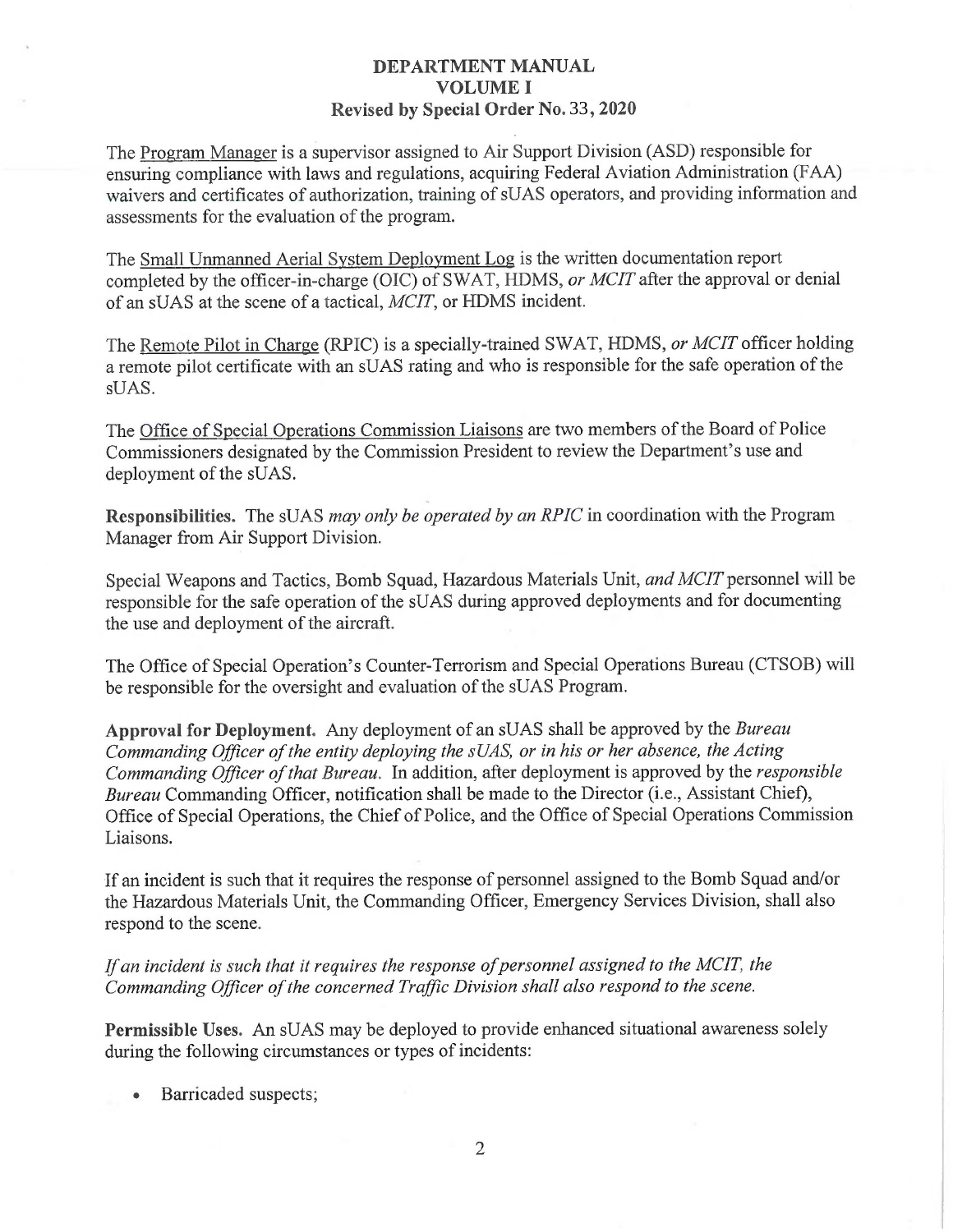<sup>N</sup>ote: The Incident Commander at a barricaded suspect/hostage incident shall request SWAT when all of the following criteria are met:

- 1. The suspect is probably armed;
- 2. Probable cause exists to believe that the suspect has been involved in a criminal act or is <sup>a</sup> threat to the lives and safety of the community and/or police;
- <sup>3</sup>. Is in a position of advantage, affording cover and/or concealment; or is contained in an <sup>o</sup>pen area and the presence or approach of police officers could precipitate an adverse <sup>r</sup>eaction by the suspect; and,
- 4. The suspect refuses to submit to a lawful arrest.
- •Active shooter incidents;
- •Assessments of explosive devices and explosions;
- •Hostage situations;
- •Natural disasters;
- •Hazardous materials incidents;
- •Search and rescue operations;
- •Warrant services;
- • Perimeter searches of armed suspects with superior firepower, an extraordinary tactical <sup>a</sup>dvantage, or who are wanted for assault with a firearm against a police officer; and,
- • Traffic collisions that involve City of Los Angeles property, which result in serious bodily injury or death and will likely result in significant liability for the City of Los Angeles, and <sup>r</sup>equires the response of MCIT.

<sup>P</sup>rohibited Uses. An sUAS shall not be deployed or used in violation of the City of Los Angeles <sup>m</sup>unicipal laws, California State laws, or the United States Constitution. Unless a lawful <sup>e</sup>xception applies, Department personnel shall obtain a search warrant or other lawful process <sup>w</sup>hen required under the Fourth Amendment or other provision of the law.

<sup>A</sup>n sUAS shall not be deployed when weather conditions or other hazards prevent the safe <sup>o</sup>peration of the aircraft. In addition, an sUAS shall not be deployed in a manner exceeding the <sup>m</sup>anufacturer's recommendations.

#### <sup>A</sup>n sUAS shall not be equipped or used with any weapons capabilities including any <sup>n</sup>on-lethal or less-lethal weapon systems.

<sup>A</sup>n sUAS shall not be equipped or used with any facial recognition software or analysis <sup>c</sup>apabilities.

<sup>P</sup>rotection of Privacy. The Department shall only collect, use and disseminate information <sup>o</sup>btained from an sUAS for an authorized purpose.

<sup>D</sup>epartment policy ensures that Department personnel with access to such data follow practices <sup>t</sup>hat are consistent with the protection of privacy and civil liberties. The unauthorized collection, <sup>r</sup>etention, or dissemination of data is prohibited. Data collected by an sUAS that is retained shall <sup>b</sup>e safeguarded in accordance with current Department policy. Further, existing procedures will be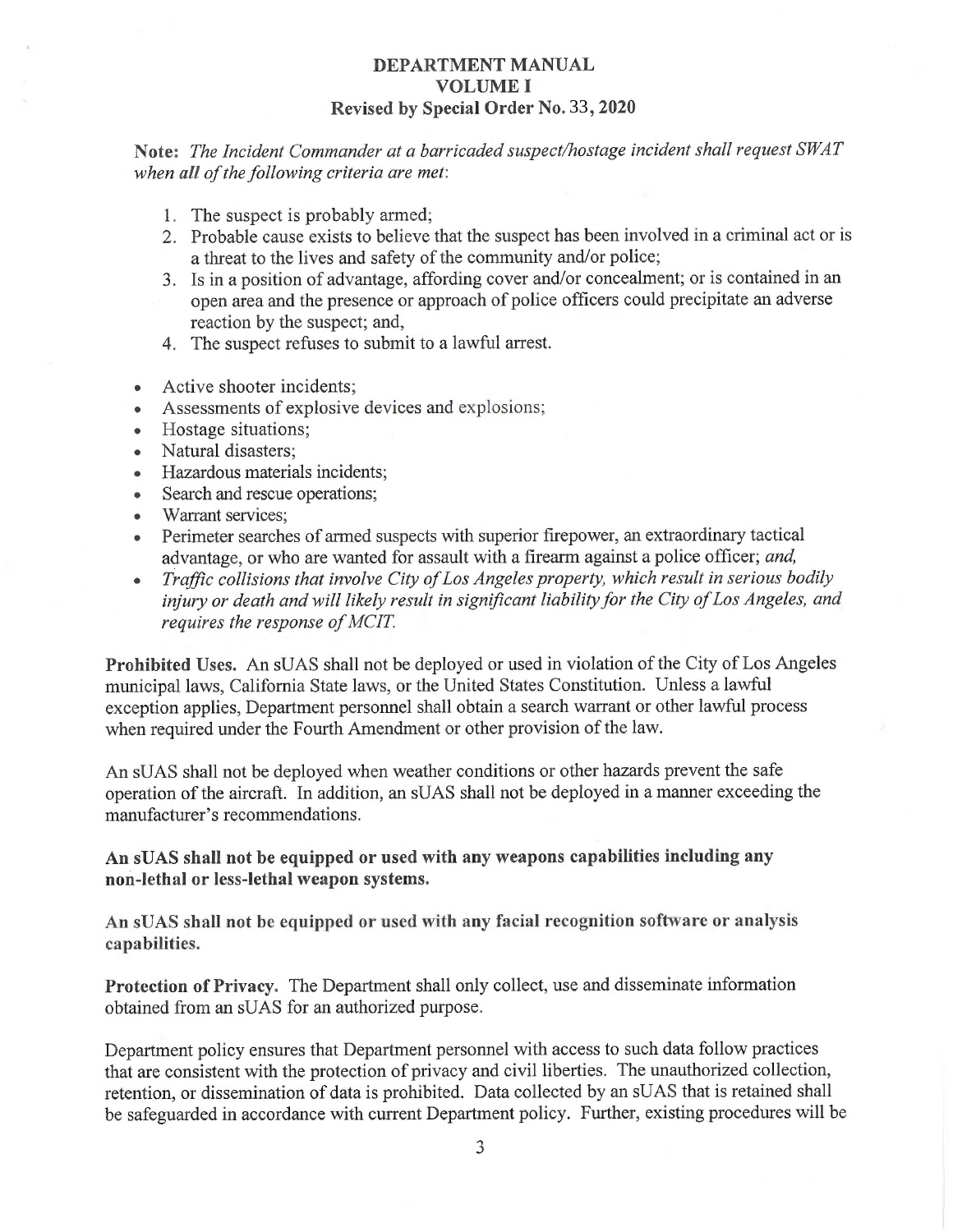utilized to review, investigate, and address privacy and civil liberties complaints.

Video Recordings. Absent exigent or unexpected circumstances, such as a malfunction or technical issue, the RPIC shall ensure that all sUAS operational deployments are video recorded and retained in accordance with the City retention requirements.

**Documentation and Inspection Procedures.** The request and approval or disapproval of an sUAS deployment shall be documented in an sUAS Deployment Log by the assigned SWAT, HDMS OIC, or MCIT OIC.

After each deployment of an sUAS, the assigned SWAT, HDMS OIC, or MCIT OIC shall complete the sUAS Deployment Log and ensure that a copy is forwarded to the appropriate Bureau Commanding Officer, and Director, Office of Special Operations, within two business days after resolution of the incident. The Office of Special Operations will send the original sUAS Deployment Log to the Program Manager and forward a copy to the Office of Special Operations Commission Liaisons, and the Office of the Inspector General.

The Program Manager shall conduct a monthly inspection of logged missions comparing data downloaded from the sUAS to ensure all flight time, including training flight time, is accounted for. The inspection will include the total number of missions for the reporting period, total flight time for the reporting period, and matrix of mission purposes. A copy of the monthly inspection report shall be forwarded to the *responsible Bureau* Commanding Officer, and Director, Office of Special Operations. The Office of Special Operations shall also forward a copy of the inspection report to the Office of Special Operations Commission Liaisons and the Office of the Inspector General.

Annual Report to the Board of Police *Commissioners*. The Department will provide an annual report to the Board of Police Commissioners on the use and deployment of an sUAS. The report shall include:

- An analysis of the use of an sUAS, including results of monthly audits measuring performance relative to the adherence of deployment and accountability rules;
- The number of sUAS deployments;
- The types of situations in which an sUAS was deployed;
- The overall results and effectiveness of an sUAS in resolving incidents;
- Whether an sUAS mitigated the risk of harm to officers, suspects, and the public;
- An overall analysis of the effectiveness when the sUAS was deployed;
- Whether deployment of an sUAS reduced costs associated with responding to similar incidents; and,
- Recommendations on whether the use of an sUAS should be continued and, if so, any modifications to these guidelines or other policies and procedures that should be considered.